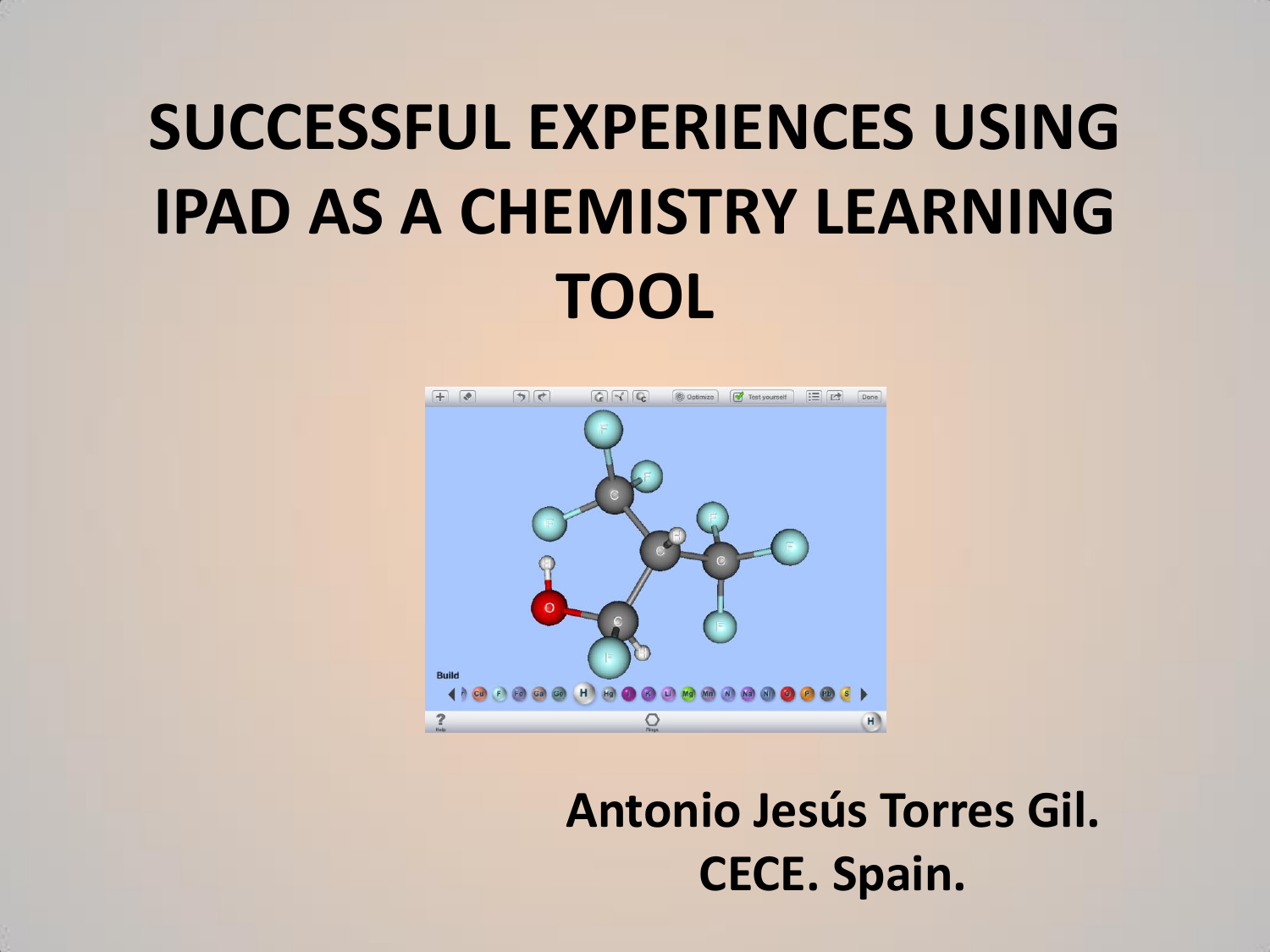### **Introduction**

- In last years, crisis on science education has led to an increase in the use and research on ICTs.
- Most experts agree with the implementation of ICT in Science Teaching which develops intellectual skills and help teachers training.
- Mobile technologies in the classroom (iPad and tablets) allows the use of educational tools everywhere and every time.
	- Some methodologies, as PBLs (Project Based Learning) and collaborative learning, are increased its efficiency with the ICT resources.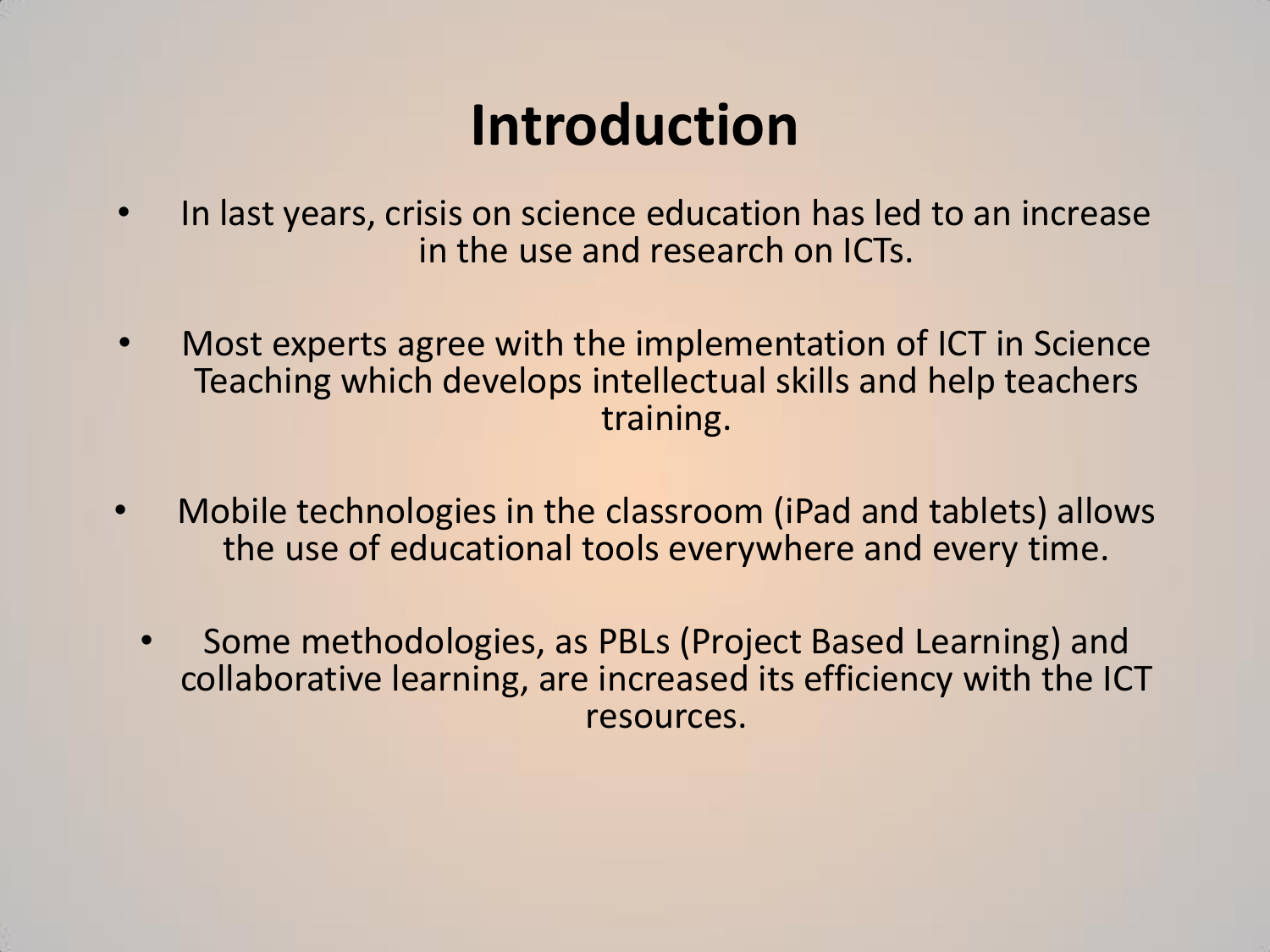### **Work environment description**



- Our school: a secondary school placed in Granada, Spain.
- Our students use iPads in classroom since 2013 at 1st and 2<sup>nd</sup> levels of Upgrade School (16-18 year-old students).
- I will describe two activities using Ipad developed with a 35 students' group from 1<sup>st</sup> course of Upgrade School in the subject "Physics and Chemistry".
	- I will show the evaluation of one of the two activities.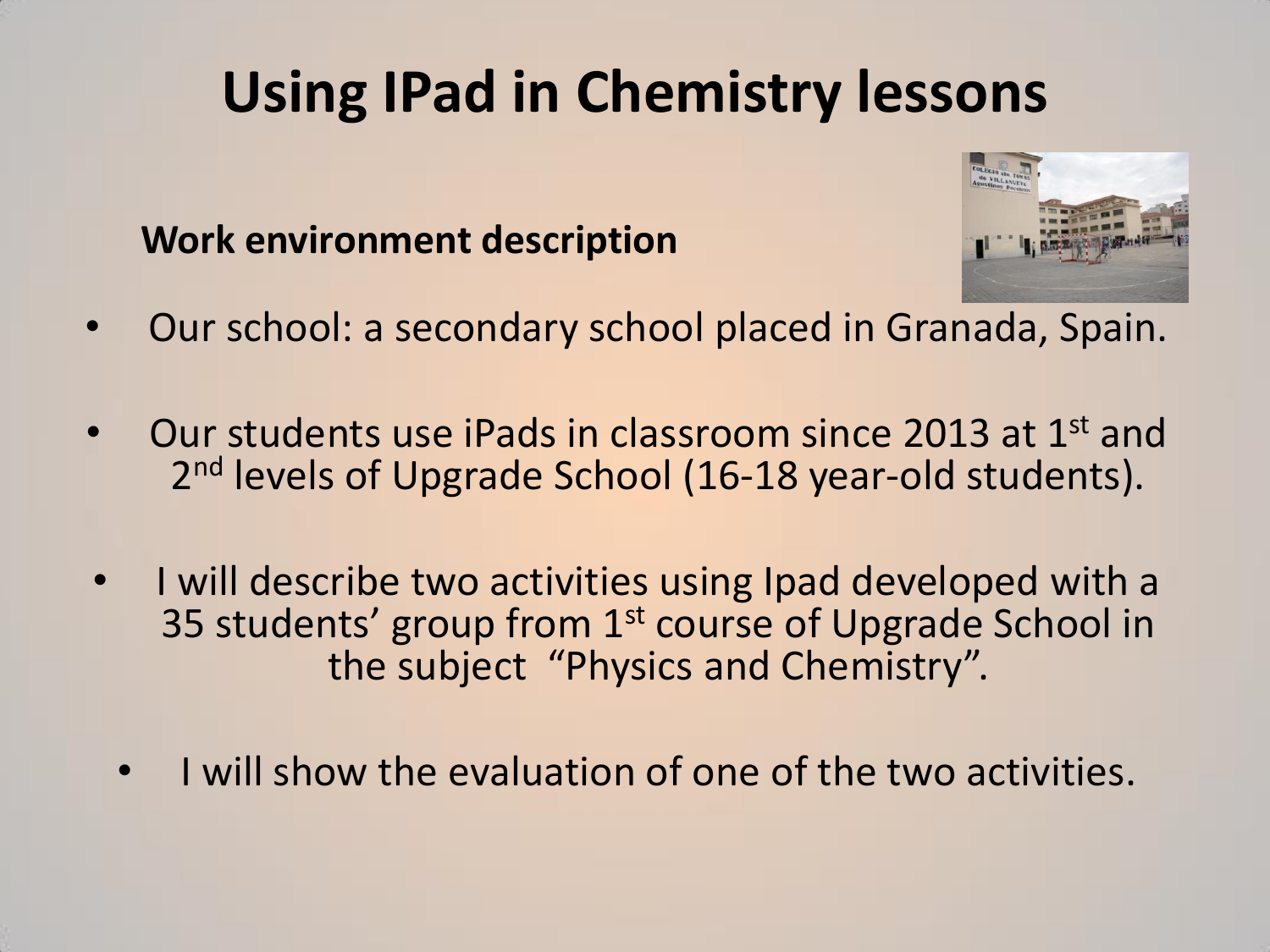### **Working with a molecular visualization app.**

The app that students worked with is called *3D Molecules Edit&Drill*. With it you can create organic and inorganic molecules and and visualize its 3D structure.



#### **Metodology:**

- This activity was carried out at the end of the didactic unit about organic chemistry and carbon compounds.
- Small groups with 3-4 students elaborated models in 3D of organic molecules based on their previous knowledge and their designs were uploaded in a shared folder in Google Drive.
- The students shared their models, discussed the weak points and made changes in the data collected on the folder.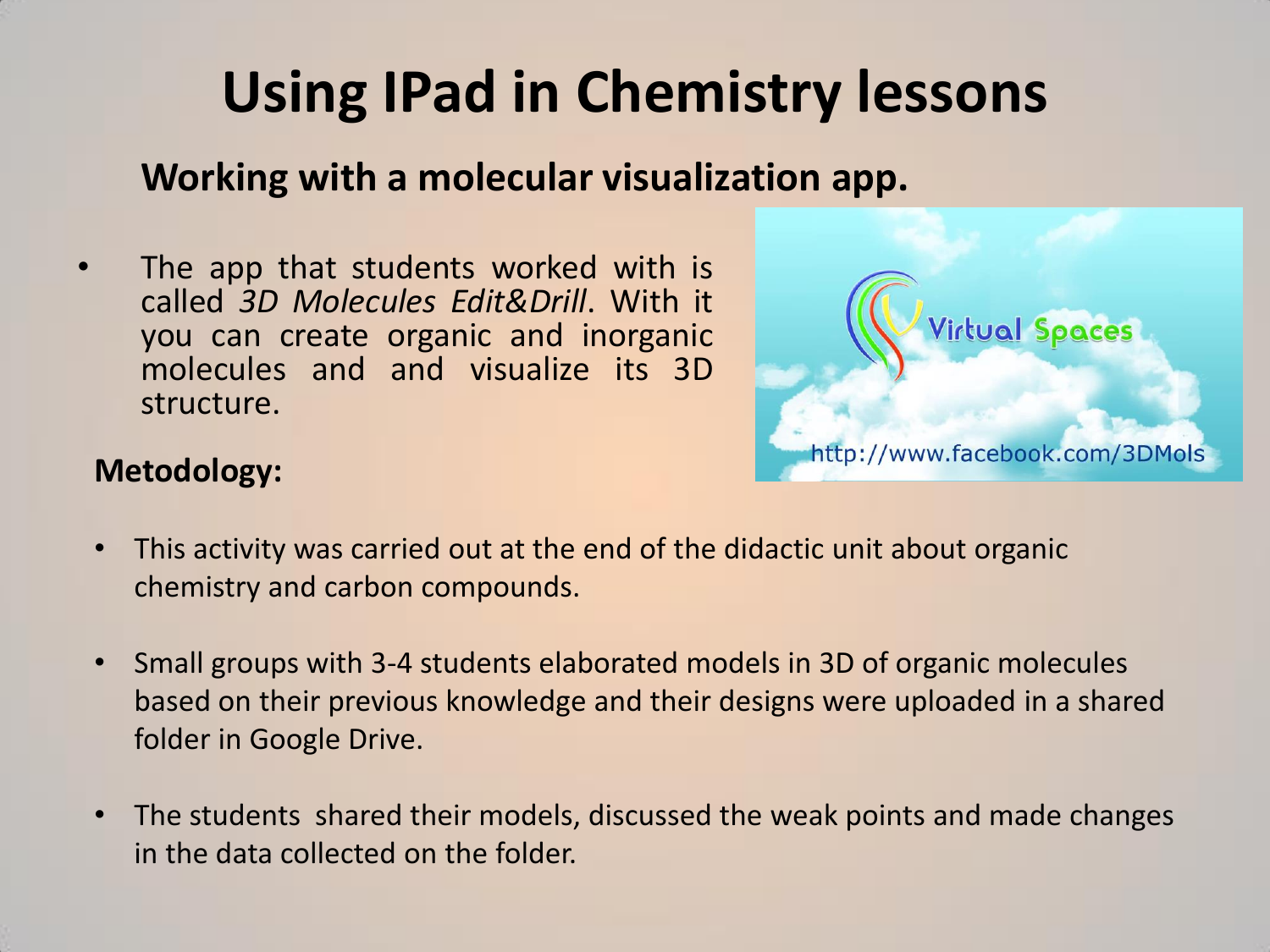### **Working with a molecular visualization app.**

#### **Results:**

- It was possible to collect 3D models from 130 molecules (39 hydrocarbons, 71 oxygen-containing hydrocarbons and 20 nitrogenous hydrocarbons).
- 70% of the pupils who participated had positive marks in this activity
- This activity was positively assessed by 80% of students and the experience was qualified as "motivating".

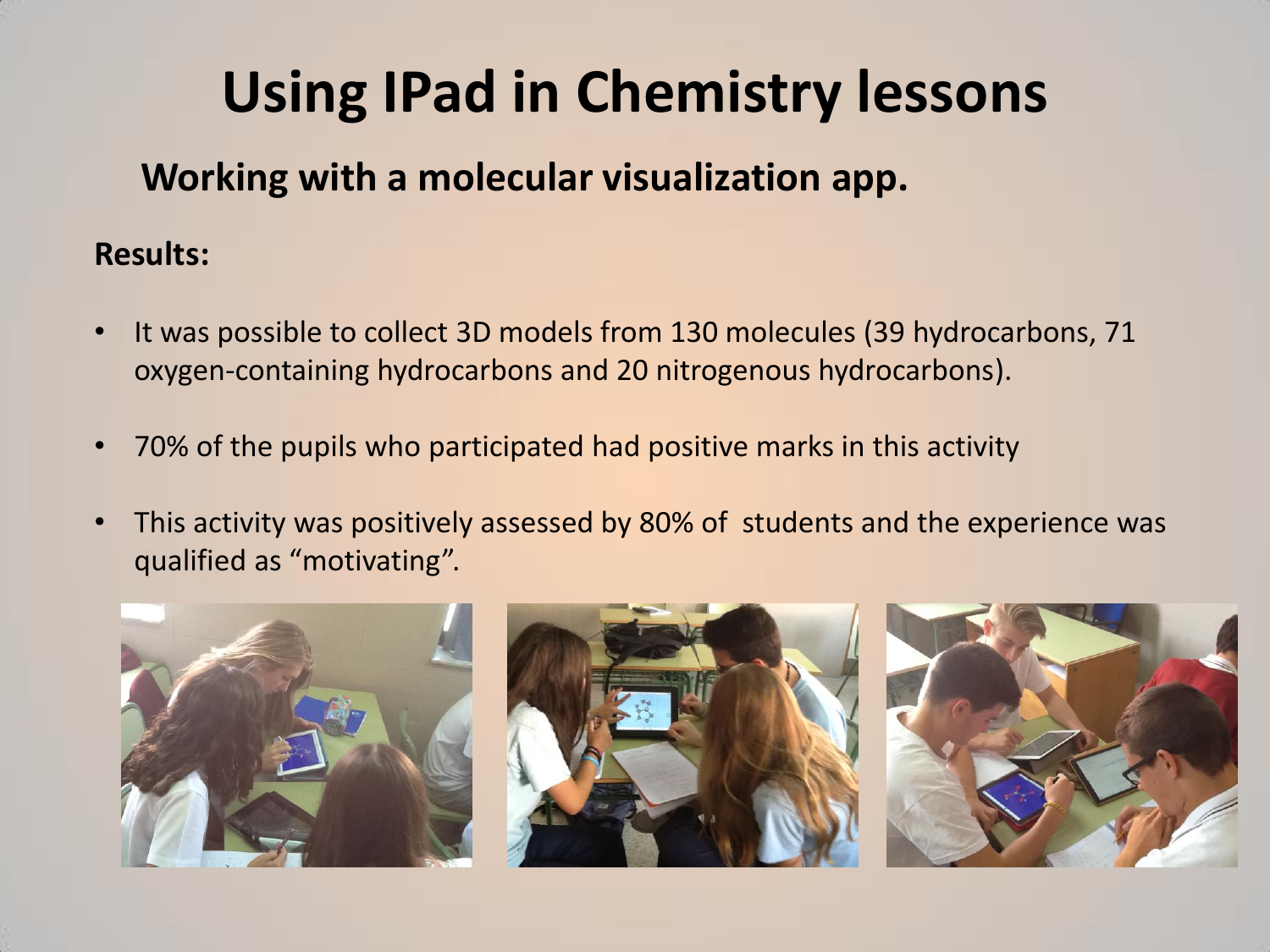### **Working with online simulators.**

Our students worked with three online simulators designed in Flash about the kinetic theory and the early gas laws (Boyle's Law, Charles' Law and Gay-Lussac's Law).



#### **Methodology:**

- The didactic approach applied during the didactic unit was a traditional approach except in the contents about kinetic theory and early gas laws.
- The first and second applications was used instead of textbooks during the explanation of the contents about the kinetic theory and early gas laws.
- It was applied in two steps: 1) reading and visualization and 2) group discussion to share the most relevant aspects.
- The third application was used during a virtual laboratory session with small groups of 3-4 students.
- To evaluate the effectiveness of this methodology based on ICT applications, we set an exam and compared the results of both methodologies (traditional and ICT).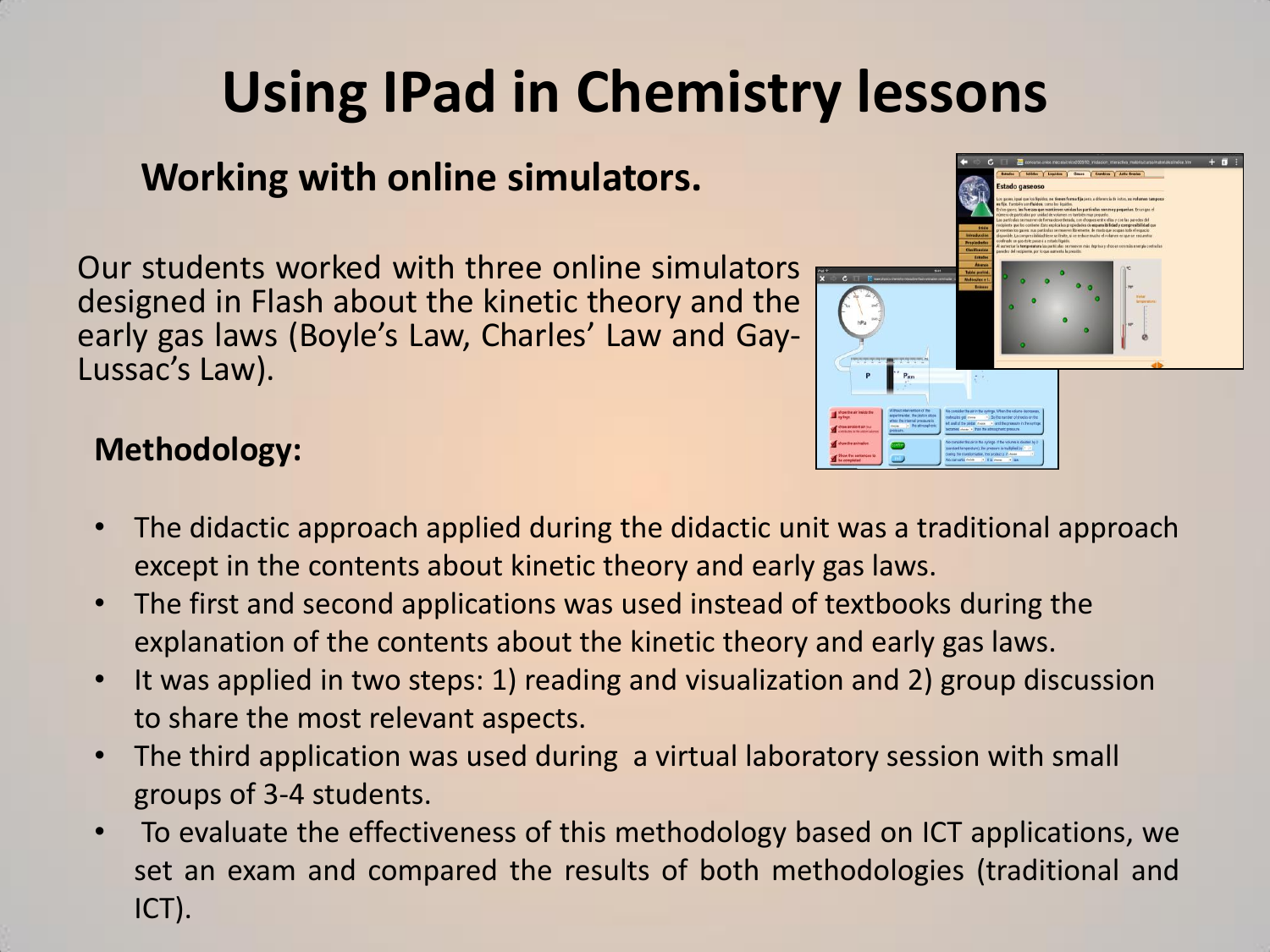### **Working with a molecular visualization app.**

|                            |              | <b>ICT</b> question |             |             |              |
|----------------------------|--------------|---------------------|-------------|-------------|--------------|
|                            |              | A                   | в           | С           | <b>Total</b> |
| <b>Control</b><br>question | A            | 8 (22,86%)          | 5(14,29%)   | 1(2,86%)    | 14 (40%)     |
|                            | В            | 3(8,57%)            | 5(14,29%)   | 4 (11,43%)  | 12 (34,29%)  |
|                            | $\mathbf C$  | 4 (11,43%)          | 3(8,57%)    | $2(5,71\%)$ | $9(25,71\%)$ |
|                            | <b>Total</b> | 15 (42,86%)         | 13 (37,14%) | 7(20%)      |              |

#### **Evaluation Results:**

- We marked a control question (traditional approach) and a similar ICT question (new methodology) to compare them.
- We divided question results in A (good made), B(acceptable), C(wrong).
- Number of answers qualified with A and B for the ICT question is higher (80%) than control question (74,29%).
- Students with AA are about 22,86% (full agreement), while the pupils with AC and CA taken together account for 14,28 % (low agreement).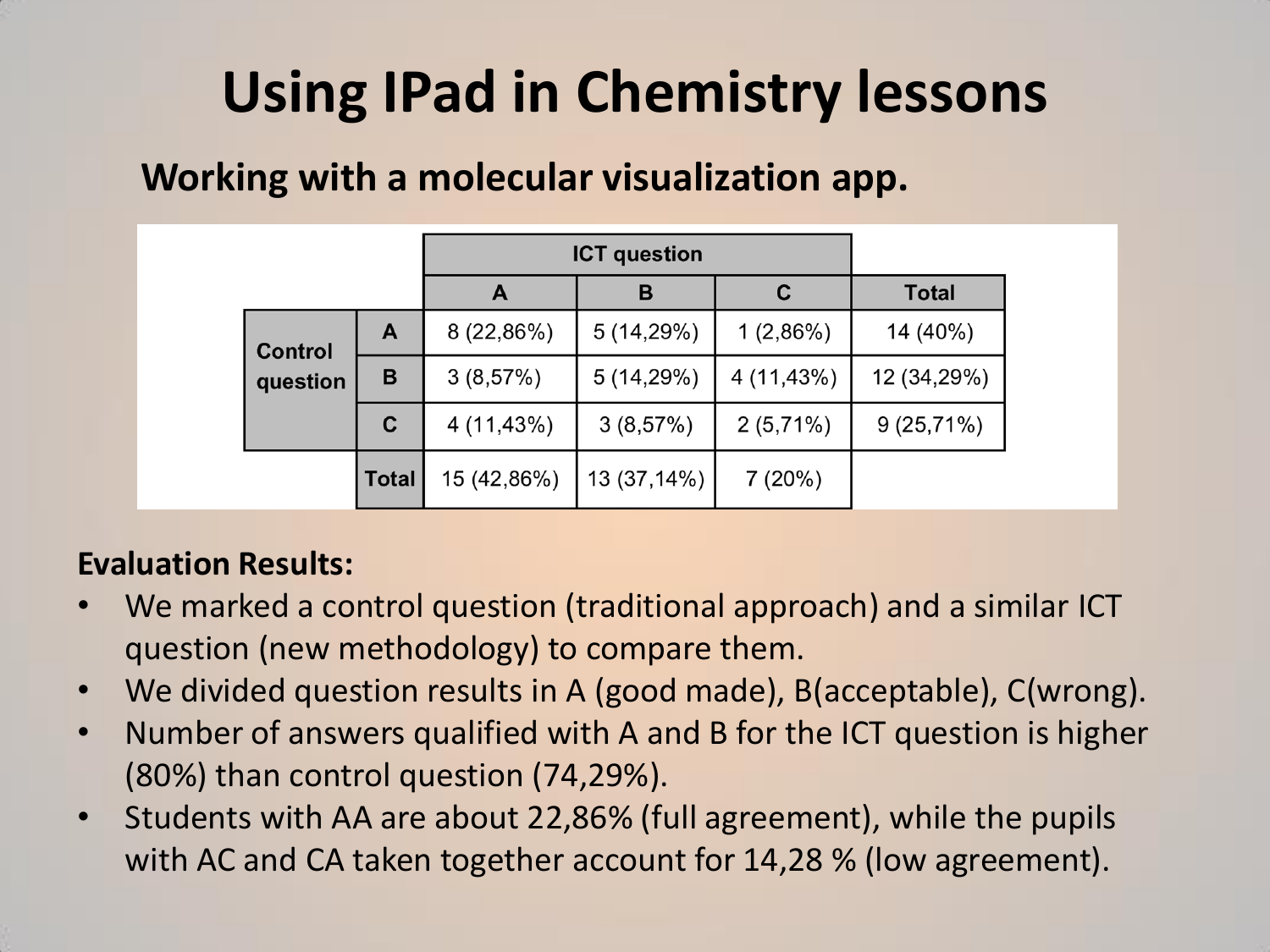## **Conclusions**

- The introduction of IPad in science teaching, allows to work in small groups, facilitates the exchange of data and discussion enviroment.
	- New technologies applied in the Science Classroom, can increase students' motivation.
		- Our students obtained higher qualifications with the methodological approach based on ICT than traditional teaching approach.
	- Improvement of meaningful learning is helped by a non traditional teaching approaches and ICT resources applied together.